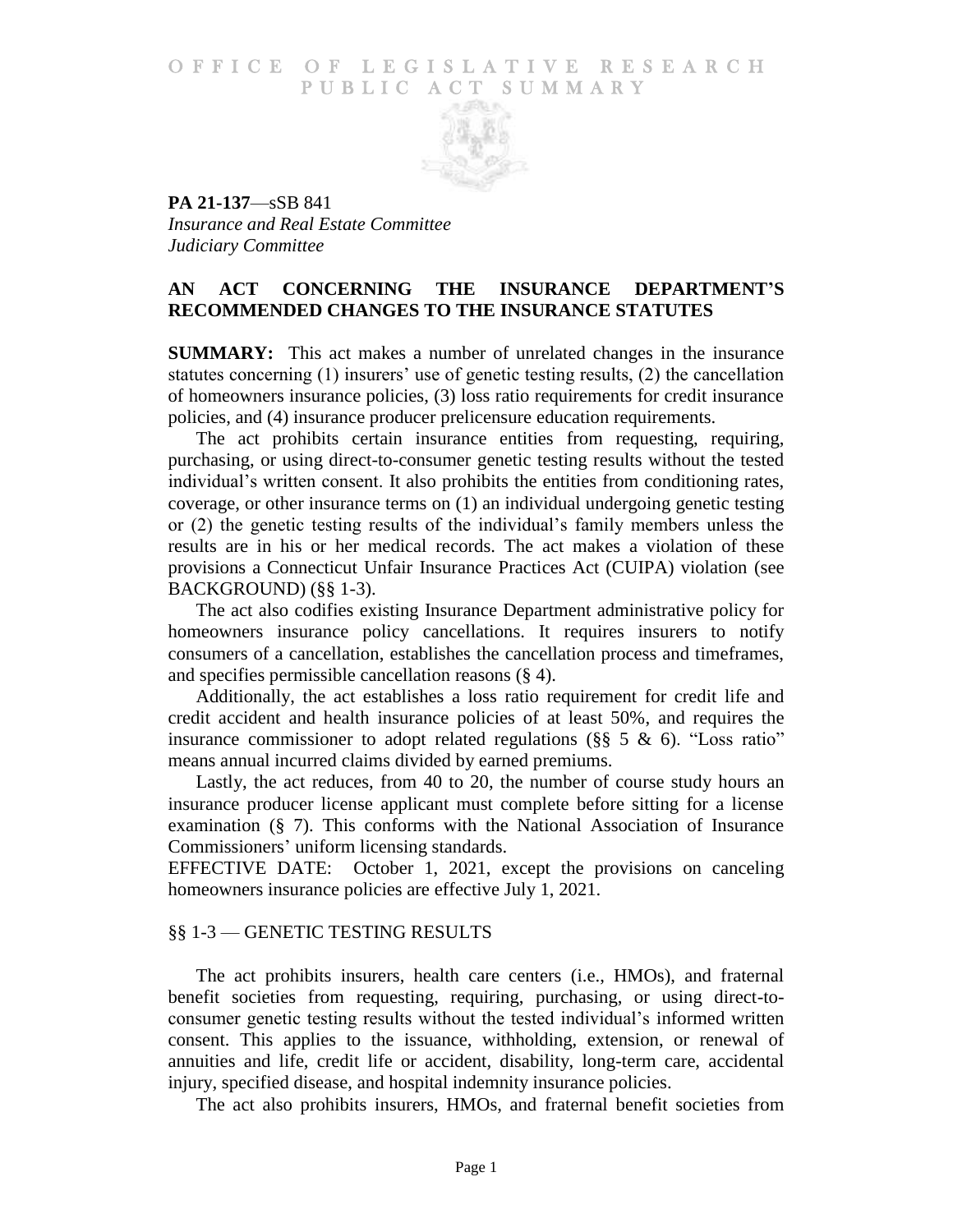conditioning rates, the issuance or renewal of coverage or benefits, or other insurance terms on (1) a requirement or agreement that an individual undergo genetic testing or (2) the genetic testing results of the individual's family members unless the results are in his or her medical records.

The act makes a violation of the above provisions a CUIPA violation. (CUIPA already prohibits insurers, HMOs, and fraternal benefit societies that issue health insurance policies from refusing to insure, limiting coverage, or charging a different rate based on genetic information (CGS § 38a-816(19)).)

### § 4 — HOMEOWNERS INSURANCE CANCELLATION

The act codifies existing Insurance Department administrative policy for homeowners insurance policy cancellations. It outlines the process and timeframes for insurers to notify consumers of a cancellation and specifies the permissible cancellation reasons.

#### *Cancellation Process, Timeframes, and Reasons*

Under the act, if an insurer wants to cancel a policy for premium nonpayment, it must send a written cancellation notice to the named insured at least 10 days before the cancellation's effective date. The notice must disclose that (1) the insured can avoid cancellation by paying the premium before the effective date and (2) any excess premium will be refunded to the insured upon request.

If a policy is not a renewal policy and has been in effect for fewer than 60 days, and the insurer wants to cancel it for a reason other than premium nonpayment, the insurer must send a written cancellation notice to the named insured at least 30 days before the cancellation's effective date. The notice must disclose the cancellation reason, the effective date, and that any excess premium will be refunded to the insured upon request.

If a policy is not a renewal policy and has been in effect for at least 60 days or is a renewal policy, and the insurer wants to cancel it for either (1) fraud or misrepresentation of a material fact by the insured in obtaining the insurance that would have caused the insurer to not issue or renew the policy or (2) any physical change in the covered property that materially increases a hazard insured against, then the insurer must send a written cancellation notice to the named insured at least 30 days before the cancellation's effective date. The notice must include the effective date and that any excess premium will be refunded to the insured upon request. (Under the act, an insurer may cancel such a policy only for these specified reasons or premium nonpayment.)

# *Cancellation Method*

Under the act, a homeowners insurance policy cancellation notice is effective only if the insurer sends it to the named insured by registered or certified mail or mail evidenced by a certificate of mailing. But if the insured agrees, the insurer may send a cancellation notice electronically and evidenced by a delivery receipt.